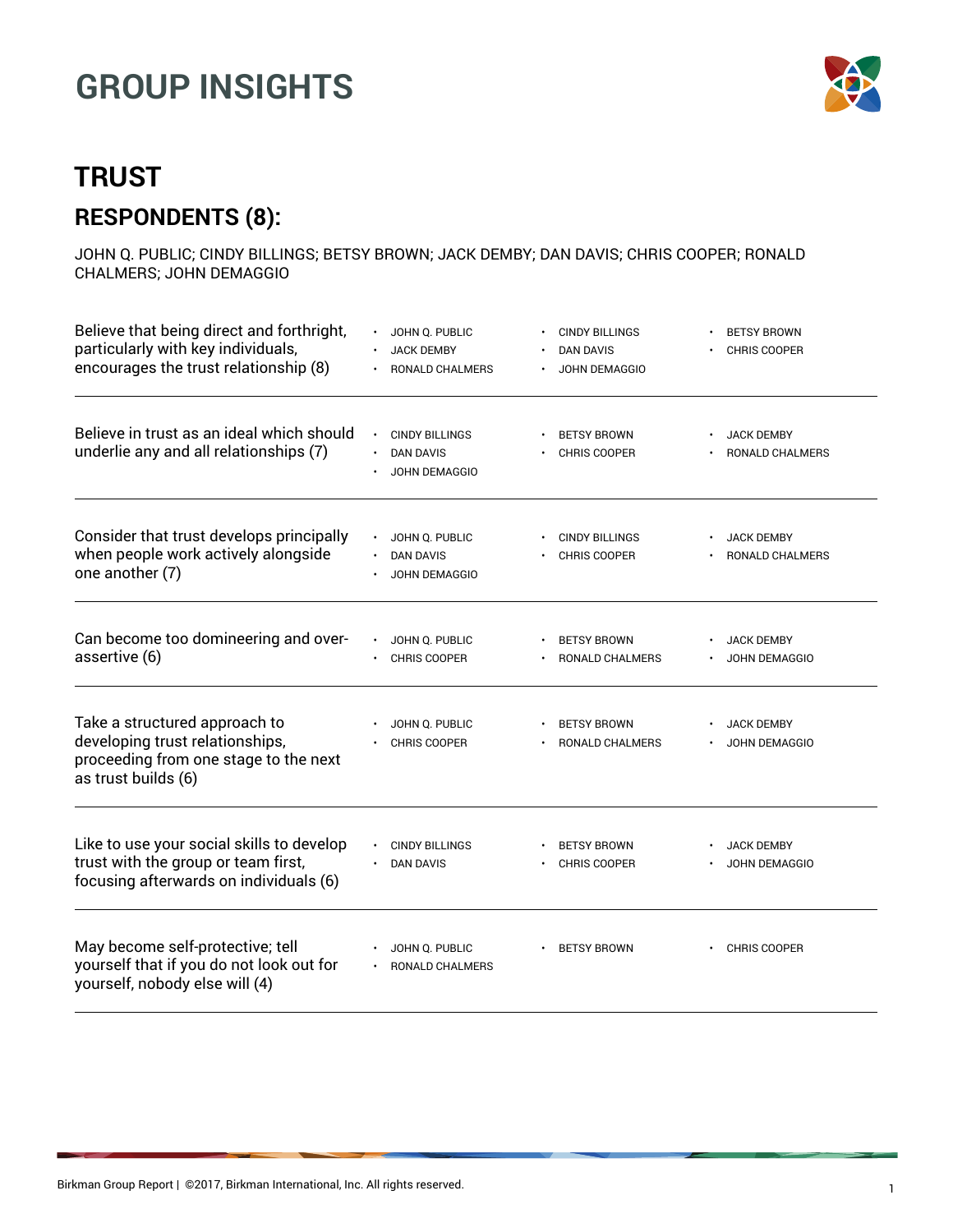

| May become curt and over-direct, even<br>with key players (4)                                                                                                                                                                                       | JOHN Q. PUBLIC<br><b>JOHN DEMAGGIO</b>   | <b>CINDY BILLINGS</b> | <b>JACK DEMBY</b>    |
|-----------------------------------------------------------------------------------------------------------------------------------------------------------------------------------------------------------------------------------------------------|------------------------------------------|-----------------------|----------------------|
| May fail to follow any sort of plan (4)                                                                                                                                                                                                             | <b>CINDY BILLINGS</b><br>RONALD CHALMERS | DAN DAVIS             | CHRIS COOPER         |
| You can feel less secure unless it's<br>clear to you exactly who is in charge (4)                                                                                                                                                                   | JOHN Q. PUBLIC<br><b>RONALD CHALMERS</b> | <b>BETSY BROWN</b>    | <b>CHRIS COOPER</b>  |
| Be direct with you -- don't beat around<br>the bush (4)                                                                                                                                                                                             | JOHN Q. PUBLIC<br>JOHN DEMAGGIO          | <b>CINDY BILLINGS</b> | <b>JACK DEMBY</b>    |
| Don't over-burden you with details or<br>procedures; otherwise, you can feel<br>they don't trust you to handle the<br>situation in question (4)                                                                                                     | <b>CINDY BILLINGS</b><br>RONALD CHALMERS | DAN DAVIS             | <b>CHRIS COOPER</b>  |
| You are much more interested in others<br>providing a level playing field and clear<br>rules for competitive engagement than<br>in any talk on their part about "trust";<br>paradoxically, this is how they will<br>encourage you to trust them (3) | <b>BETSY BROWN</b>                       | <b>CHRIS COOPER</b>   | RONALD CHALMERS      |
| Tell the group what you think they want<br>to hear (3)                                                                                                                                                                                              | <b>BETSY BROWN</b><br>$\bullet$          | <b>JACK DEMBY</b>     | <b>JOHN DEMAGGIO</b> |
| Making you feel a real part of the group<br>or team is an important step in gaining<br>your trust (3)                                                                                                                                               | <b>BETSY BROWN</b>                       | <b>JACK DEMBY</b>     | <b>JOHN DEMAGGIO</b> |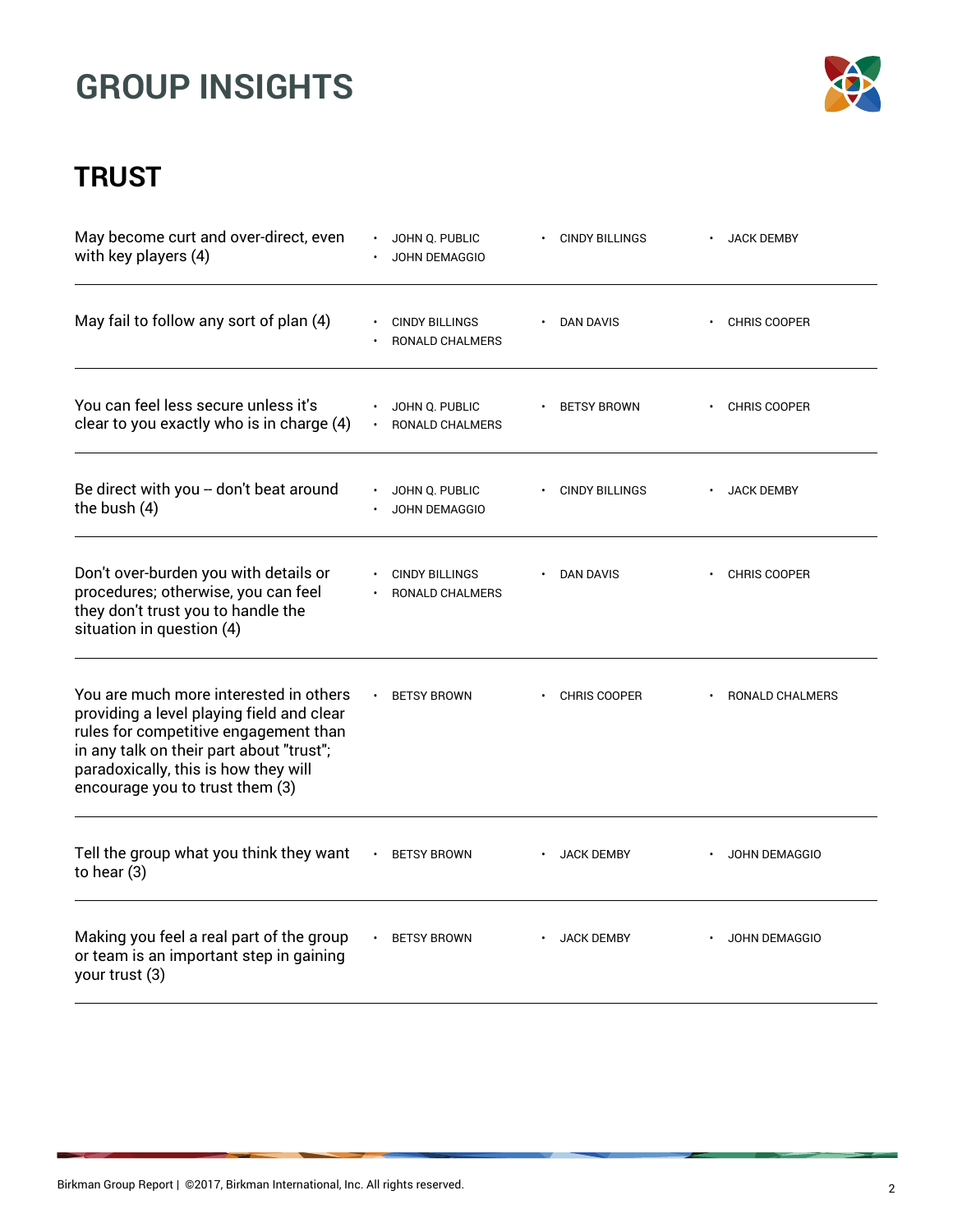

| When trust issues arise, it can affect<br>your decision-making; determining what<br>should or should not be done may start<br>to become a much more fearful matter<br>because you are no longer sure upon<br>whom you can depend (3) | <b>BETSY BROWN</b>    | <b>DAN DAVIS</b>  | <b>CHRIS COOPER</b>         |
|--------------------------------------------------------------------------------------------------------------------------------------------------------------------------------------------------------------------------------------|-----------------------|-------------------|-----------------------------|
| Use facts and logic rather than<br>emotions to get others on board (3)                                                                                                                                                               | <b>JACK DEMBY</b>     | DAN DAVIS         | JOHN DEMAGGIO               |
| Can start to see trust issues in over-<br>simplistic terms; may fail to see the<br>extent to which it is a complex, multi-<br>layered matter (3)                                                                                     | <b>CINDY BILLINGS</b> | <b>JACK DEMBY</b> | <b>JOHN DEMAGGIO</b>        |
| Present issues in black and white where<br>possible; ambiguity can cause your<br>level of trust to drop (3)                                                                                                                          | <b>CINDY BILLINGS</b> | <b>JACK DEMBY</b> | <b>JOHN DEMAGGIO</b>        |
| Generally quick to determine the extent<br>to which you can trust others, and the<br>extent to which others trust you (3)                                                                                                            | <b>CINDY BILLINGS</b> | <b>JACK DEMBY</b> | <b>JOHN DEMAGGIO</b>        |
| Build trust by using a low-key,<br>consensus-based approach to<br>developing relationships (3)                                                                                                                                       | <b>CINDY BILLINGS</b> | DAN DAVIS         | RONALD CHALMERS             |
| May withdraw mentally or even<br>physically from group participation; can<br>begin to wonder if anyone trusts you (3)                                                                                                                | JOHN Q. PUBLIC        | DAN DAVIS         | <b>RONALD CHALMERS</b><br>٠ |
| Engage you alone or with one or two<br>other people where possible; don't<br>expect to gain your trust in a more<br>general group- or team-based session<br>(3)                                                                      | JOHN Q. PUBLIC        | <b>DAN DAVIS</b>  | RONALD CHALMERS             |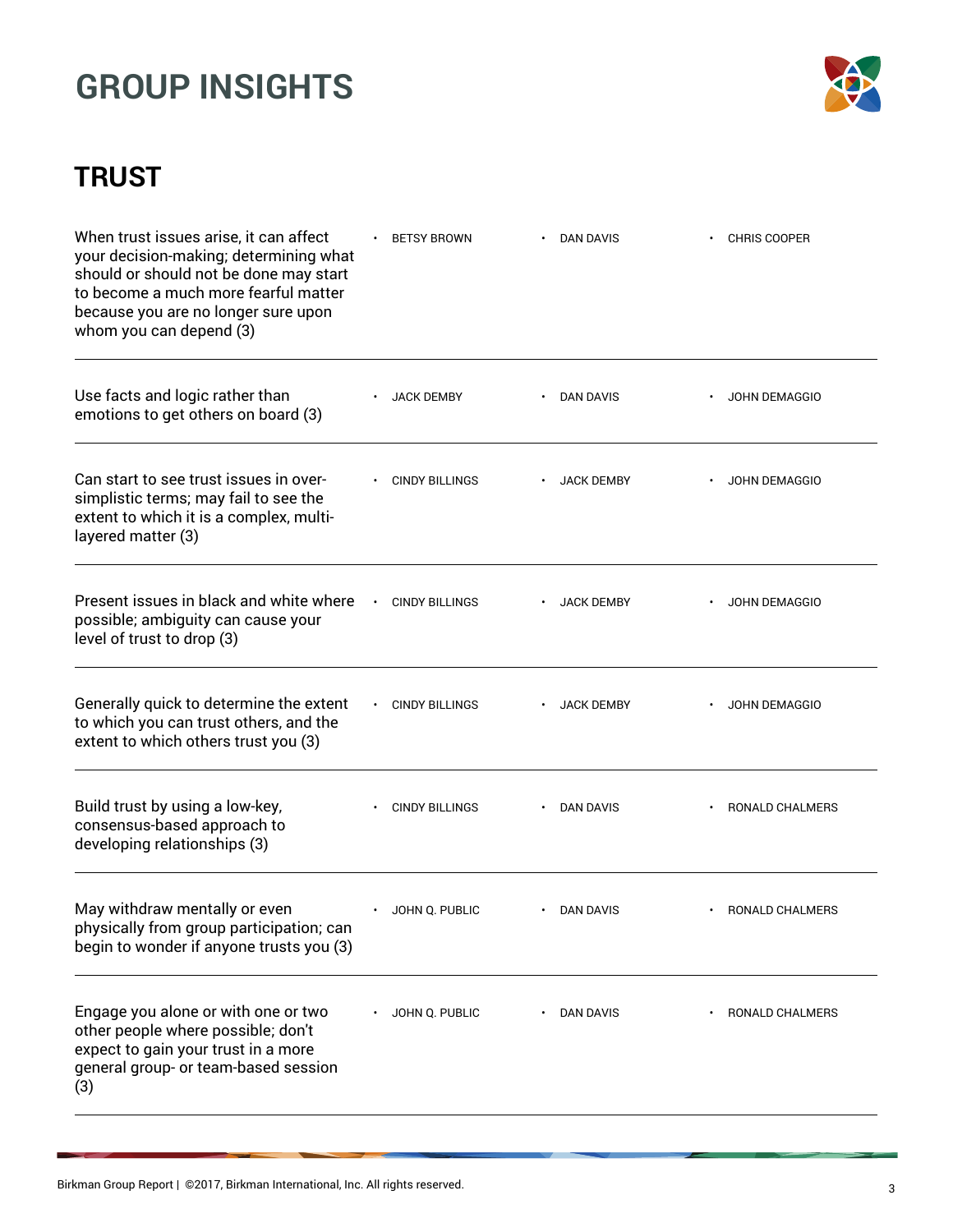

| Find it easy to use your naturally<br>authoritative style to encourage trust<br>from other people (3)                                             | JOHN Q. PUBLIC    | <b>BETSY BROWN</b>  | <b>CHRIS COOPER</b> |
|---------------------------------------------------------------------------------------------------------------------------------------------------|-------------------|---------------------|---------------------|
| Can lose yourself in unnecessary<br>activities, using "busy work" to<br>compensate for your diminishing level<br>of trust (2)                     | <b>JACK DEMBY</b> | JOHN DEMAGGIO       |                     |
| Can over-magnify personal and group<br>problems; inclined to exaggerate<br>matters of trust; can see lack of trust as<br>a matter of betrayal (2) | DAN DAVIS         | RONALD CHALMERS     |                     |
| May start to believe you are no longer<br>respected (2)                                                                                           | DAN DAVIS         | CHRIS COOPER        |                     |
| Others should not expect commitment<br>overnight. Allow you time to size up the<br>situation; you are not inclined to trust<br>people easily (2)  | DAN DAVIS         | <b>CHRIS COOPER</b> |                     |
| Giving you the opportunity to talk about<br>the way you feel is important if your<br>trust is to be gained (2)                                    | DAN DAVIS         | RONALD CHALMERS     |                     |
| Others should help you understand that<br>you are respected, regardless of any<br>differences they may have with you (2)                          | <b>DAN DAVIS</b>  | <b>CHRIS COOPER</b> |                     |
| Resort to enforcement of, or emphasis<br>on, rules and procedures simply for your<br>own sake (2)                                                 | <b>JACK DEMBY</b> | JOHN DEMAGGIO       |                     |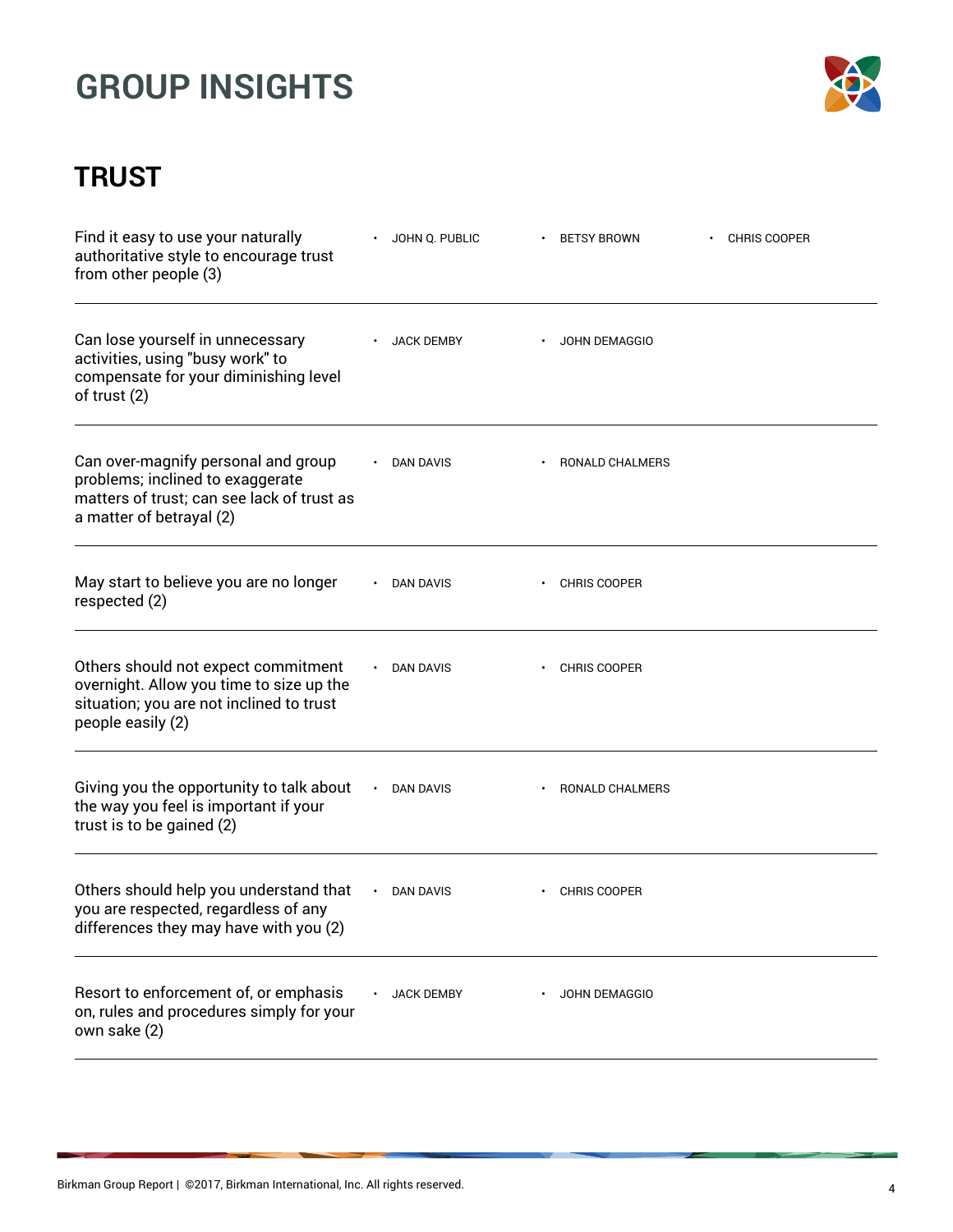

| Can become demoralized; can equate<br>your loss of trust with betrayal of group<br>values (2)                                                                      | <b>JACK DEMBY</b>     | <b>JOHN DEMAGGIO</b> |  |
|--------------------------------------------------------------------------------------------------------------------------------------------------------------------|-----------------------|----------------------|--|
| Tend to respond well when required to<br>work hard alongside other team<br>members; trust then develops naturally<br>for you $(2)$                                 | <b>JACK DEMBY</b>     | <b>JOHN DEMAGGIO</b> |  |
| Emphasizing abstract values which are<br>shared by the team is a key builder of<br>trust with you (2)                                                              | <b>JACK DEMBY</b>     | JOHN DEMAGGIO        |  |
| Giving you a certain amount of<br>structured detail as well as the broad<br>picture can make you feel that others<br>trust you with significant information<br>(2) | <b>JACK DEMBY</b>     | <b>JOHN DEMAGGIO</b> |  |
| Encouraging you to participate freely in<br>low-key discussions can be an<br>important tool in gaining your<br>confidence (1)                                      | <b>CINDY BILLINGS</b> |                      |  |
| Consider trust to be something that<br>develops from the natural respect that<br>keen competitors have for one another<br>(1)                                      | JOHN Q. PUBLIC        |                      |  |
| Remain quiet in discussion or debate,<br>while secretly opposing what is being<br>proposed (1)                                                                     | <b>CINDY BILLINGS</b> |                      |  |